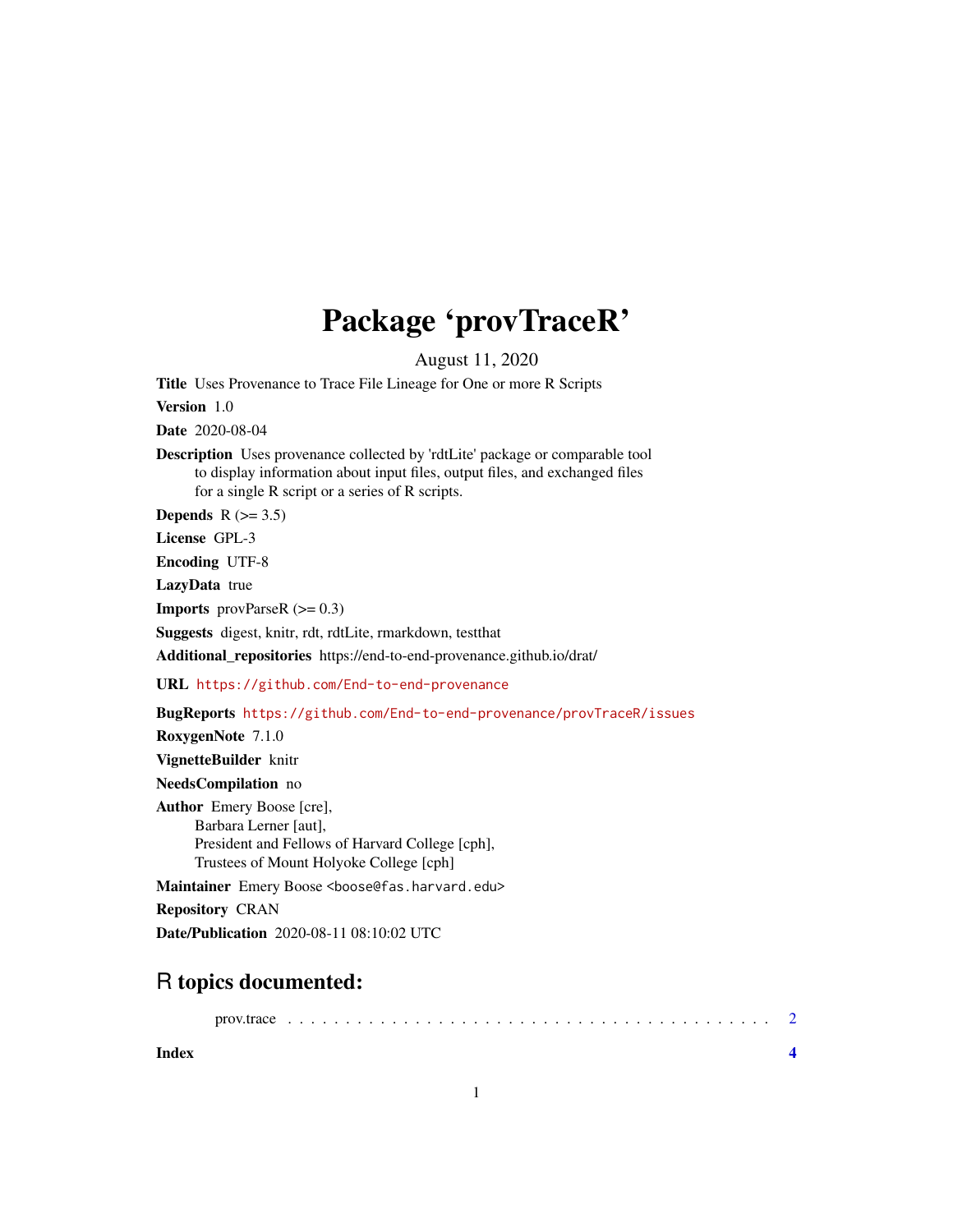#### Description

prov.trace traces file lineage from existing provenance.

prov.trace.run runs the specified script(s), collects provenance, and uses the provenance to trace file lineage.

#### Usage

```
prov.trace(
  scripts,
 prov.dir = NULL,
 file.details = FALSE,
 console = TRUE,
  save = FALSE,save.dir = NULL,check = TRUE)
prov.trace.run(
  scripts,
 prov.dir = NULL,
 file.details = FALSE,
 console = TRUE,
  save = FALSE,save.dir = NULL,check = TRUE,prov.tool = "rdtLite",
 details = FALSE,
  ...
)
```
#### Arguments

| scripts      | a script name, a vector of script names, or a text file of script names (file exten-<br>$sion = .txt)$                                                         |
|--------------|----------------------------------------------------------------------------------------------------------------------------------------------------------------|
| prov.dir     | provenance directory                                                                                                                                           |
| file.details | whether to display file details                                                                                                                                |
| console      | whether to display results in the console                                                                                                                      |
| save         | whether to save results to the file prov-trace.txt                                                                                                             |
| save.dir     | where to save the results file. If NULL, use the R session temporary directory.<br>If a period (.), use the current working directory. Otherwise use save.dir. |
| check        | whether to check against the user's file system                                                                                                                |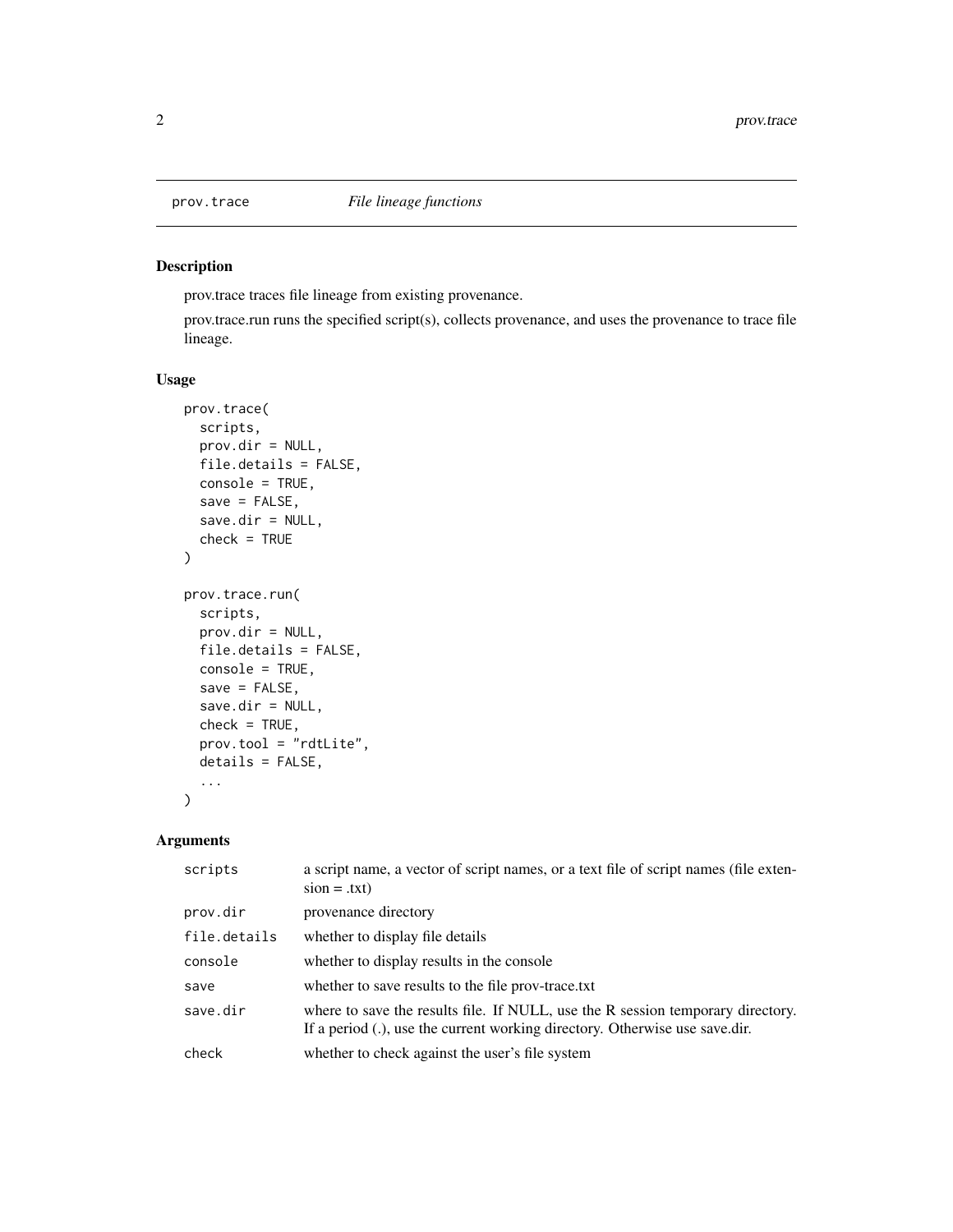#### prov.trace 3

| prov.tool | provenance collection tool (rdtLite or rdt)         |
|-----------|-----------------------------------------------------|
| details   | whether to collect fine-grained provenance          |
| $\cdot$   | other parameters passed to the provenance collector |

#### Value

string containing file lineage string containing file lineage

#### Examples

```
prov.dir <- system.file("testdata", package="provTraceR")
prov.trace(c("script-1.R", "script-2.R"), prov.dir=prov.dir)
```